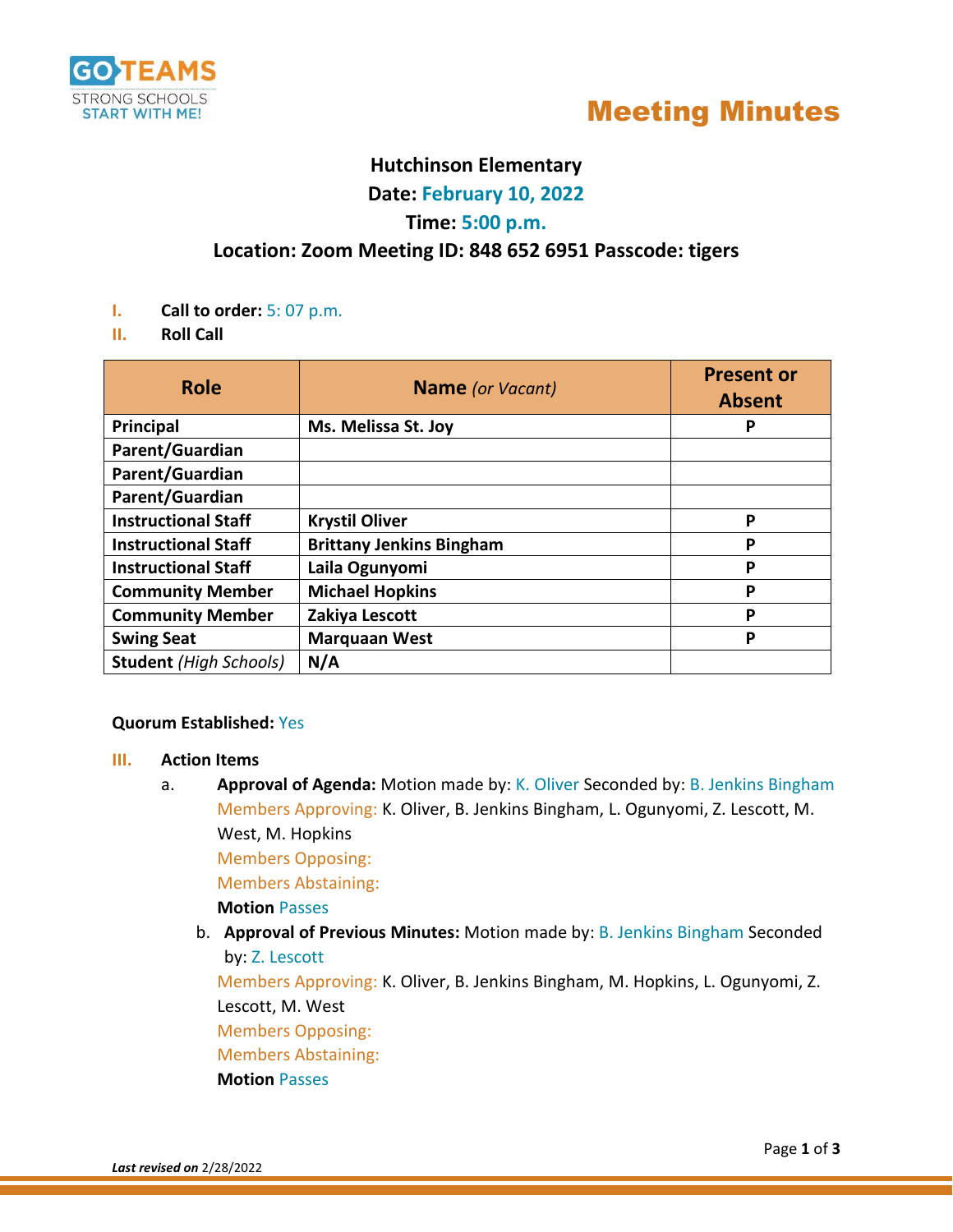

- c. **Approval of Strategic Plan Priorities FY23: The team decided to include three top school priorities.**
- d.Motion made by: L. Ogunyormi Seconded by: K. Oliver Members Approving: K. Oliver, B. Jenkins Bingham, M. Hopkins, L. Ogunyomi, Z. Lescott, M. West Members Opposing: Members Abstaining: Motion Passes

# **IV. Discussion Items**

**Discussion Item 1**: Budget Presentation

- a. Top 3 Strategic Plan Priorities for FY23:
	- -Improve student mastery of core knowledge
	- -Inform and engage the school community
	- -Cultivate a rigorous STEM program model

b. The proposed budget for the general operations of the school reflected at \$4,174,411.

c. This investment plan for FY23 accommodates a student population that is projected to be 259 students, which is a decrease of -\$683, 541 students from FY22.

- d. Stem allocations will decrease by \$32,000 because of drop in enrollment.
- e. Instructional staff make up 68% of the budget.

f. Cares Act funds will give Hutchinson an additional \$205, 917. These funds must be used to support intervention block or school-based needs that are a result of the COVID-19 Pandemic.

### **Principal's Report**

- b. Hutchinson started implementing the PBIS Live School positive behavior initiative.
- c. Northwest Mutual Goodwin Wright has sponsored teachers to attend the Ron Clark Conference.
- d. The community food bank is scheduled for 2/15/22.
- e. Upcoming principal conversations will be held on 3/14/22 and 4/11/22.
- f. MAP assessments will begin in 14 days.
- g. GMAS is 45 days away.